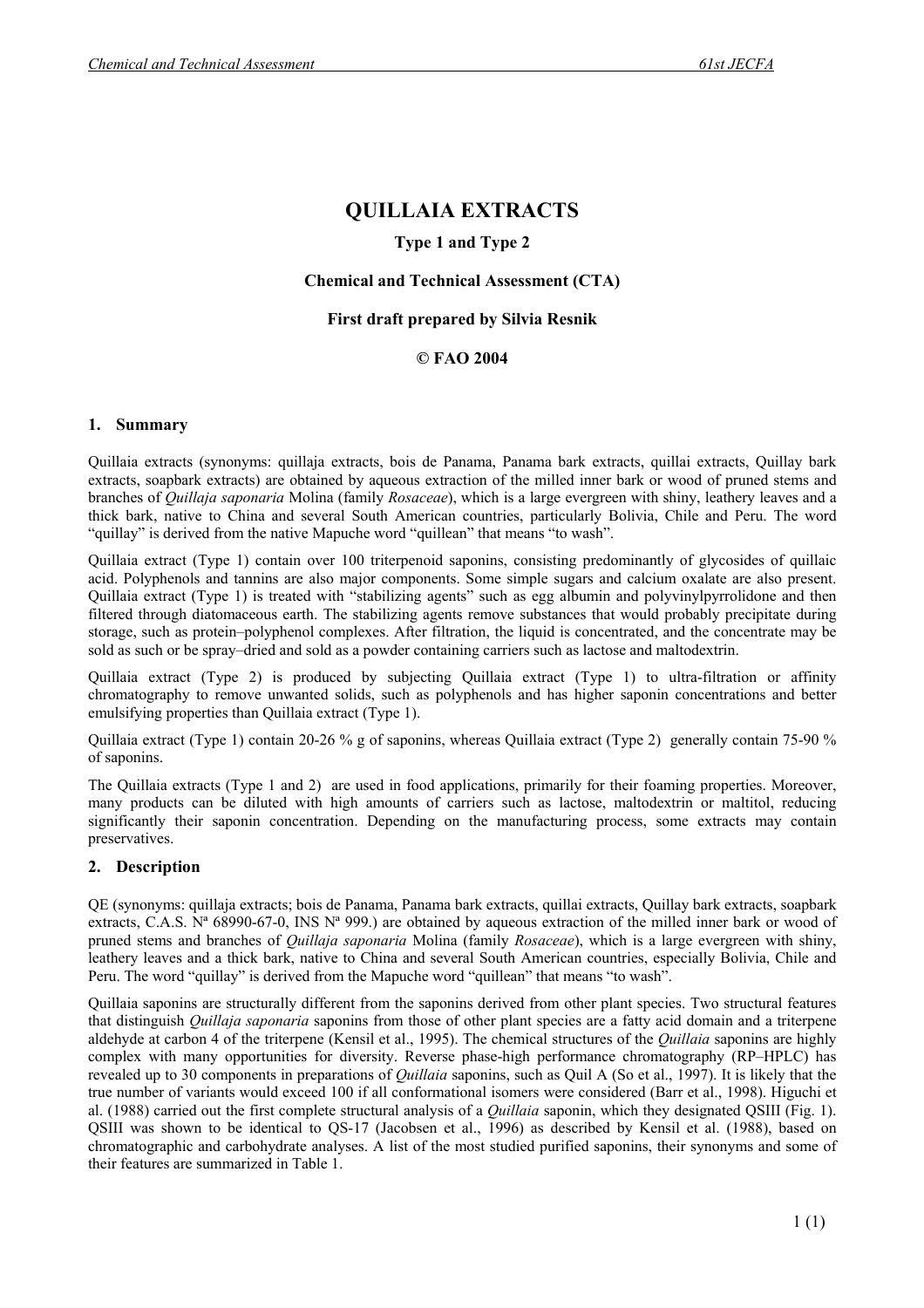| Name                                                            | Synonym                | Molecular weight |
|-----------------------------------------------------------------|------------------------|------------------|
| <b>QSIII</b>                                                    | QS-17, QA-17           | 2296             |
| $QS-7$                                                          | B <sub>4</sub> B, QA-7 | 1862             |
| $QS-18$                                                         | Quadri 1, B3, QA-18    | 2150             |
| $QS-21$                                                         | Quadri 2, B2, QA-21    | 1988             |
| DS-1 (Obtained by mild alkaline hydrolysis)                     | QS21H, Quadri2A        | 1590             |
| DS-2 (Obtained by mild alkaline hydrolysis)                     | QS18H, Quadri 1A       | 1752             |
| QS-957<br>(Obtained)<br>alkaline<br>by<br>strong<br>hydrolysis) | Quadri 1B or 2BQS-L1   | 957              |

|  |  | Table 1. The most studied saponins from Quillaja saponaria Molina. |
|--|--|--------------------------------------------------------------------|
|  |  |                                                                    |

(Adapted from Higuchi et al., 1987 and 1988; Kensil et al, 1988; 1991 and 1992; Dalsgaard et al., 1995; Cleland et al., 1996; So et al., 1997)

*Quillaia* saponins have a five-ringed quillaic acid backbone with small carbohydrate chains, consisting of two to five sugar units, attached at the 3<sup>'</sup> and 28<sup>'</sup> carbons of quillaic acid and are frequently branched (Bomford et al., 1992). Attached to the fucose first sugar unit at the 28´ position of the carbohydrate chain is an 18 carbon acyl chain with a small carbohydrate chain at its terminal end, which consists of one or two sugar units (Figure 1, Table 2). The molar relation between monosaccharide and saponins in some Quillaia saponins is shown in Table 3.



Figure 1: Molecular structures of saponins described on table 1

**Table 2: Molecular structures of some saponins from** *Quillaja saponaria* **Molina. (adapted from van Setten and van de Werken, 1996)** 

| <b>Saponin</b> | $R_1$              | $\mathbf{R}_{2}$ | $R_3$           | $R_4$                | $R_{4}$ | $R_5$             | X      |
|----------------|--------------------|------------------|-----------------|----------------------|---------|-------------------|--------|
| $DS-1$         | $\beta$ -D-Xyl $p$ | $\beta$ -D-Apif  | -Н              | -H                   | -Н      | absent            | absent |
| $DS-2$         | $\beta$ -D-Xyl $p$ | $\beta$ -D-Apif  | $\beta$ -D-Glcp | -H                   | -Н      | absent            | absent |
| $QS-7$         | $***$              | $***$            | $***$           | $***$                | $***$   | $***$             | $***$  |
| $QS-17$        | $\beta$ -D-Xylp    | $\beta$ -D-Apif  | $\beta$ -D-Glcp | Figure 1             | -Н      | $\alpha$ -L-Rhamp | absent |
| $QS-18$        | $\beta$ -D-Xyl $p$ | $\beta$ -D-Apif  | $\beta$ -D-Glcp | Figure 1             | -Н      | -Н                | absent |
| $QS-21$        | $\beta$ -D-Xyl $p$ | $\beta$ -D-Apif  | -Н              | Figure 1 or $-$<br>H | -Н      | -H                | absent |
| QS-21 V1       | $\beta$ -D-Xyl $p$ | $\beta$ -D-Apif  | -H              | Figure 1             | -Н      | -Н                | absent |
| QS-21 V2       | $\beta$ -D-Xyl $p$ | $\beta$ -D-Apif  | -Н              | Figure 1             | -Н      | -H                | absent |

\*\* linkage not found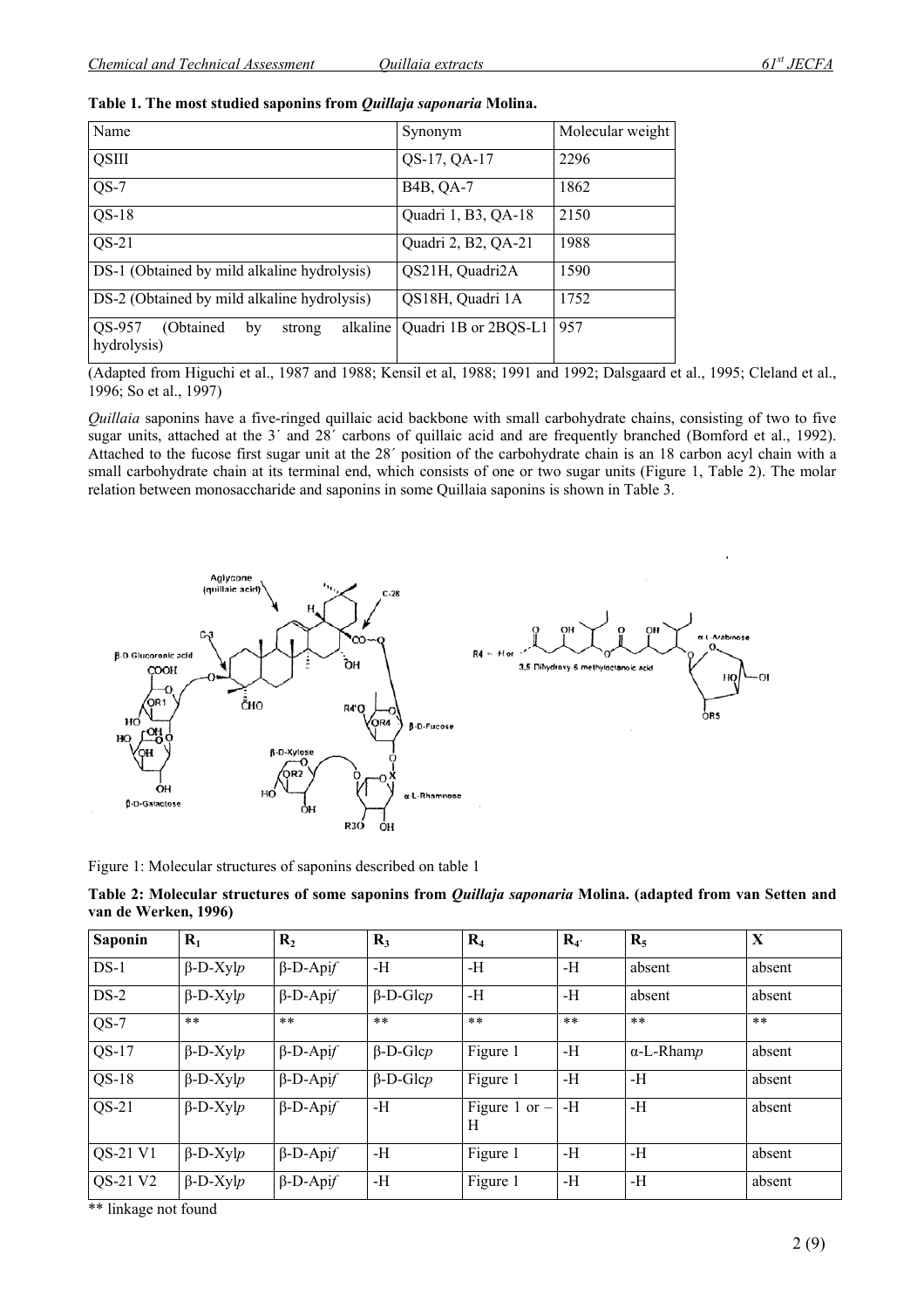| <b>Monosaccharides</b> | <b>Saponin</b> |              |              |              |  |  |
|------------------------|----------------|--------------|--------------|--------------|--|--|
|                        | $OS-7$         | <b>QS-17</b> | <b>QS-18</b> | <b>QS-21</b> |  |  |
| Rhamnose               | 2.22           | 2.34         | 1.15         | 1.27         |  |  |
| Fucose                 | 0.90           | 0.96         | 0.88         | 0.91         |  |  |
| Arabinose              | Trace          | 0.98         | 0.74         | 0.77         |  |  |
| Xylose                 | 1.28           | 1.33         | 1.34         | 1.44         |  |  |
| Galactose              | 1.00           | 1.00         | 1.00         | 1.00         |  |  |
| Glucose                | 1.35           | 1.23         | 1.16         | 0.35         |  |  |
| Glucuronic acid        | 0.65           | 0.64         | 0.72         | 0.74         |  |  |

**Table 3: molar relation between monosaccharide and saponins in major saponins from** *Quillaja saponaria*  **Molina** 

For some QE, isolated fractions have been found to contain more than one saponin. In particular, Quil A could be divided in three fractions after purification by RP–HPLC. The first fraction eluting was designated QH-A while two of the more hydrophobic fractions eluted later and were designated as QH-B and QH-C (Rönnberg et al., 1995).

The major points of chemical diversity are related to: a branched carbohydrate at the C 3 position; the carbohydrate chain at C 28; the nature of attachment of the acyl chain to fucose; the length of the acyl chain; the carbohydrate moieties on the acyl chain; and the active aldehyde at C 4 on the quillaic acid.

The branched carbohydrate at the C 3 position was thought to be a constant feature. However, Guo et al. (1998) identified two structures in which xylose is either absent or replaced with rhamnose. These were isolated from QH-A or from a mixture of QH-A and QH-C after strong alkaline hydrolysis. The three variants were present in approximately equal quantity. Although the disaccharide might possibly be a breakdown product, the replacement of a pentose with a deoxyhexose must occur during synthesis.

Considerable variation has been reported in the carbohydrate chain at C 28 of the quillaic acid. Kensil et al. (1993a, b) and Soltysik et al. (1993, 1995) identified QS-21-V1 and QS-21-V2 as two different compounds which were copurified by RP–HPLC (Kensil et al., 1988) but also could be separated by hydrophilic interaction chromatography. Cleland et al. (1996) found a tetra-saccharide chain terminating with either apiose in QS-21-V1 or xylose in QS-21-V2.

The acyl chain to fucose was initially identified (Higuchi et al., 1988) as a 3´ attachment for QSIII and subsequently presumed to be the same for QS-18 and QS-21 (Kensil et al., 1992). More recently, two regioisomers, QS-21A and QS-21B with 4´ and 3´ attachment, respectively, have been described. These two isomers can be separated by RP–HPLC (Cleland et al., 1996; Jacobsen et al., 1996).

Higuchi et al. (1987) prepared a semi-purified *Quillaia* saponin mixture, which showed seven spots by HP-TLC, that then are subjected to mild alkaline hydrolysis  $(6\% \text{ NH}_4\text{HCO}_3)$  in 50% methanol) to yield two products, DS1 and DS2. These fractions are identical to QS-21H, or Quadri-2A, and QS-18H, or Quadri-1A, respectively (Kensil et al., 1988; Dalsgaard et al., 1995). These structures result from ester hydrolysis and differ only by the presence, or absence, of glucose. DS-1 and DS-2 can also be identified in Quil A (Dalsgaard et al., 1995). The chemical characterization of QS-7 has not yet been described. However, its molecular weight of about 1870 (Kensil et al., 1993a), its substantially reduced hydrophobicity (Kensil et al., 1991) and lack of arabinose (Kensil et al., 1988) suggest it may be a partially deacylated QSIII or QS-18 with a hydrolysable ester function at position 3 (Fig. 1). Hydrolysis of this ester bond was described by Higuchi et. al (1987).

QS-17 has two carbohydrate molecules, QS-18 and QS-21 have one whilst QS-7 lacks any carbohydrate on the acyl chain.

Saponins are commercially obtained from four major sources: *Smilax ornata* (sarsaparilla), *Gypsophilla paniculata*  (brides veil), *Saponaria officianalis* (soap root) and *Quillaia saponaria* Molina (soap bark). However, saponins obtained from *Quillaja saponaria* Molina alone or mixed with other low-cost saponin sources (eg Yucca shidigera extracts), are the most frequent compounds employed as food additives (San Martín, R. and Briones, R., 2000).

## **3. Manufacturing**

For over 120 years QE have been produced from the aqueous extraction of the bark of *Quillaja saponaria* Molina tree belonging to the family *Rosaceae.* The wood is obtained from pruning operations (branches, limbs) that improve the quality of existing forests, without the need for deforestation.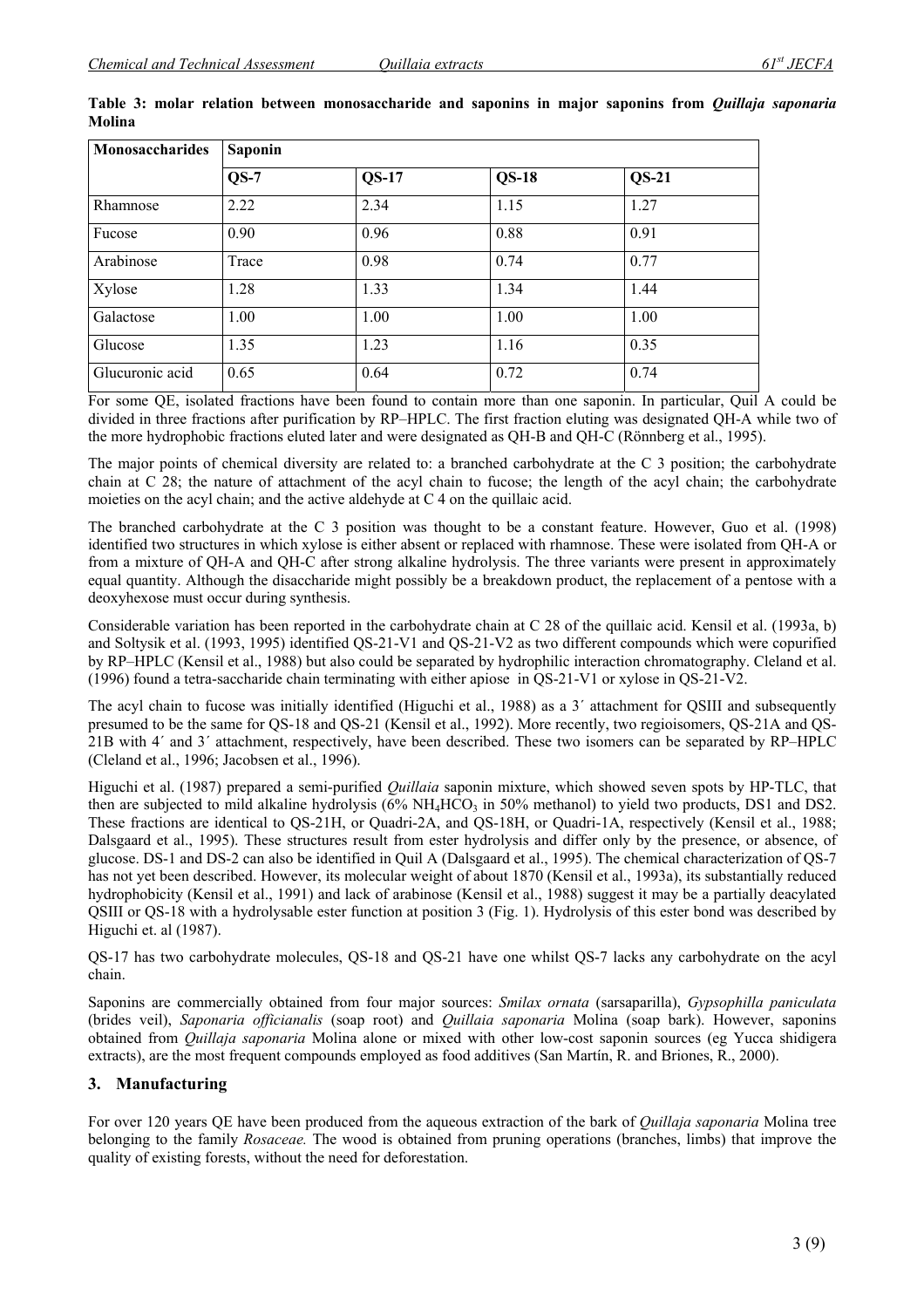#### *Method of manufacture*

Historically, saponins are extracted mainly from the bark. Prior to debarking, the external part of the bark is removed with knives from the bark extract. The saponin content of bark is approximately 5 % w/w. By treating bark with hot water (70°-80°) 20 -25 % of extractives (w/w dry) can be obtained, with a saponin content in the extracted solids of about 20% (Kensil, 1996).

The ecological damage caused by the deforestation has stimulated the research on the use the whole quillaja wood (wood with bark, small branches), as a more stable supply of saponins. Whole wood contains about 8% water soluble compounds, with saponin content in the solids of 20 % (determined by RP-HPLC). The quality of the products derived from whole wood is as good as the commercial products derived from bark (San Martín et al, 1999).

QE are primarily commercialized with very little purification. Standard liquid products are prepared using water extraction after the raw material has been adequately milled. Following extraction, the liquid may be concentrated by evaporation to attain the desired concentration of solids. In some cases it is also necessary to purify the extract (e.g., by treatment with activated charcoal, filtration) to remove compounds that tend to precipitate during storage. The final products contain saponins, protein, tannins, calcium oxalate and sugars.

Hostettmann and Martson (1995) report that aqueous ethanol is used by Japanese companies to attain products of high purity. Wall and Rothman (1957) mentioned a process for extracting saponins by adding alcoholic solution as a solvent, then distilling off the solvent, acidifying and heating. In general, QE are produced with three different degrees of purification:

*Quillaia extract (Type1).* These products contain all water-soluble solids. The production process consists only of treatment with stabilizing agents (e.g. egg albumin, PVP), followed by filtration with diatomaceous earth to remove compounds that tend to precipitate during storage (e.g. protein-polyphenol complexes). They are commercialized as concentrated liquids (normally 550 g/l solids) or spray dried powders, with preservatives as sodium benzoate  $(-0.5 \text{ g/l})$ or ethanol. The products have a typical red brownish color; however some extracts are bleached chemically to produce light color products. Quillaia extract (Type 1) contain 20-26 % saponins.

*Quillaia extract (Type 2).* These products are purified with ultrafiltration membranes or affinity chromatography to remove most non-saponin solids, such as calcium oxalate, sugars, tannins, polyphenols, etc. that may interfere in terms of color, chemical interactions, taste, and odor (Ogawa and Yokota 1985; Ogawa and Murakami 1987). They have a light color and are not bleached chemically. They have a higher saponin concentration than the quillaia extract(Type 1). Quillaia extract (Type 2) contain 75-90 % saponins.

*Highly purified extracts.* These products are used as adjuvants in the production of animal vaccines and not as food additives. They are purified using ultrafiltration membranes, followed by column adsorption to remove polyphenols.

*Other commercial forms of QE:* Many products are diluted with high amounts of carriers such as lactose, maltodextrin or maltitol, reducing significantly their saponin concentration. The quality of the final extracts is evaluated in terms of their clarity and color in solution and saponins content, as well as for their foaming properties (San Martín et al, 1999).

Young plants, less than 15 years old, exhibit less heterogeneous saponins profiles than those obtained from mature extracts (Barr et al, 1998). A screening of the extracts obtained from thirty different natural, not cultivated, trees was performed by Kamstrup et al(2000) identified two separate profiles in this random group of isolates of which one (profile A), showing two predominant saponin peaks, appeared to be a subset of the other (profile B). Both profile A and profile B were observed each in 50% of the trees sampled. The comparison with a saponin profile of a commercial extract revealed that the latter displayed a mixture of both profiles. This mixed profile was attributed to the mixing of barks from both tree types during processing. The observed variation of the saponin profiles between trees was attributed by the authors to genetic factors, as neither soil, altitude, or age of trees or sampled tissues correlated to the composition of saponins; in addition they observed that trees from the same location could display different profiles. (Kamstrup et al., 2000) study on the variability of saponins in quillaia extracts. In search of plant varieties that exhibit a specific saponin spectrum. For the two major peaks present in profile A the authors showed that those were identical with the saponins QS-18 and QS-21 which had been described ten years earlier (Keslin at al, 1990). Long-term storage may also lead to oxidative or other changes in the product composition (Kamstrup et al, 2000)

*Other potential sources of Quillaia saponins :* Dalsgard and Henry (1998) proposed that the quillaia saponins can be produced by cells culture of several species of Quillaia such as Quillaja saponaria, Quillaja smegmadermos and Quillaja brasilensis .

## **4. Characterization**

The existence of many different saponins, which vary in their chemical or biological activities, makes the characterization of QE difficult. The variable content of the individual saponins in QE also contributes to the difficulty of characterizing them. Fuller characterization requires identification of individual saponins to assess the quality, purity and toxicity of QE. In practice, the identification and quantification of the major saponins, QS-7, QS-17, QS-18 and QS-21, are adequate to express the saponins content of QE, because they represent up to 90 % of total saponins content.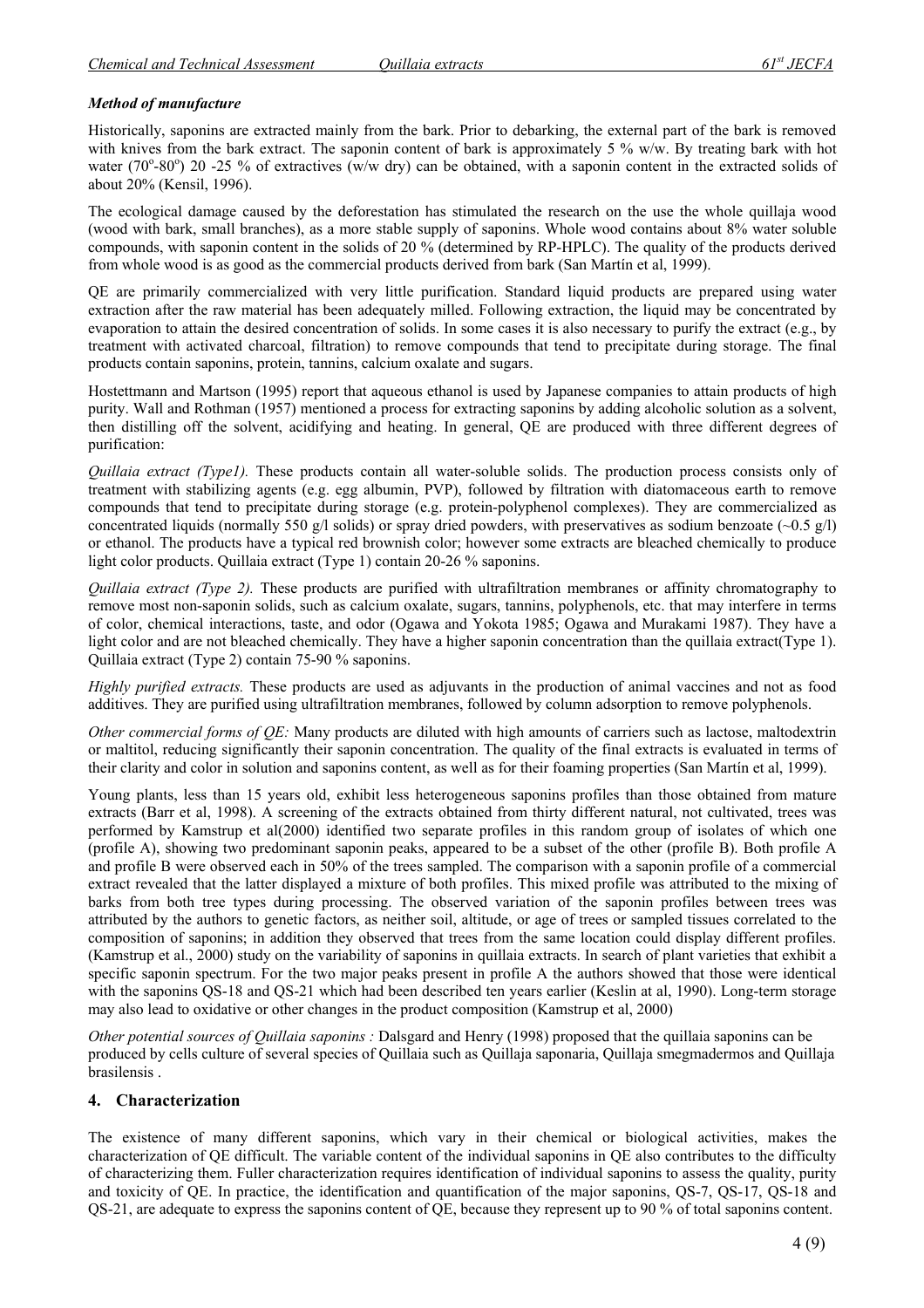The saponins content and identification of unpurified, semi-purified and highly purified QE can be performed by RP-HPLC. At least 22 peaks (denominated QS-1 to QS-22) are separable. The individual components were identified by retention time on a Vydac  $C_4$  HPLC column (Kensil and Marciani, 1991; San Martín and Briones, 2000). The major saponins, purified by HPLC and low pressure silica chromatography, were found to be adjuvant active, although they differ in biological activities such as hemolysis and toxicity in mice. In particular, QS-21 and QS-7 were found to be less toxic in mice. More recently, QS-21 was further purified using hydrophilic interaction chromatography (HILIC) and was resolved into two peaks, QS-21-V1 and QS-21-V2, which have been shown to be different compounds (Kensil et al., 1991).

Carbohydrate content can be used to quantify the saponins in some instances. Scott and Melvin developed a method for determining the carbohydrate concentration of saponins (Kensil et al., 1991). The carbohydrate concentration can be estimated by use of an anthrone assay, where a ratio of extent of anthrone reaction is expressed in glucose equivalents per mg of purified saponin (dry weight)**.** Differences in reactivity with anthrone for different saponins may result from differences in carbohydrate composition rather than from differences in the relative amounts of the individual monosaccharide. Therefore, this methodology is not accurate enough to quantify commercial products.

Most saponin adjuvants are known to have detergent properties, such as the ability to hemolyze red blood cells. So, the retention of hemolytic activity is a rough indication of the retention of adjuvant saponins.

Quillaia extracts (Type 1and 2) have been reported to contain as minor components: water soluble polyphenols, tannins, sugars and others compounds. Some polyphenols are removed during the production process, but an important fraction remains and imparts the characteristic deep reddish-brown color of aqueous quil1aia solutions. Tannins can be determined gravimetrically by adsorption with polyvinyl polypyrrolidone (PVPP). The method is based on weighing the extract before and after treatment with PVPP and removal of the PVPP by centrifugation (Makkar et al, 1992). Typical values are not more than 8 % tannins on a dried basis. For quillaia extracts (Type 1) total sugars do not exceed 32 % (on the dried basis determined by the cupric ion test)and for quillaia extracts type 2: 5% on the dried basis.

Other minor components can be determined by chemical analysis but Nitrogen content is about 1 % (on a dried basis), while fat content is about 5% (on a dried basis). The fat content might be due to the presence of wood resins, since the extraction is normally performed at 70-80 °. The literature also reports the presence of starch (Leung and Foster, 1996; Wichtl, 1994).

QE foam abundantly when shaken in water. This property is critical for characterizing the product. However, it does not necessarily guarantee the purity of the product, since similar foam levels can be attained by mixing QE with other low cost saponin sources such as extracts of the Mexican plant *Yucca schidigera* (San Martín and Briones, 2000). Typical values have been reported for quillaia extracts type 1: 150ml and for type 2: 260 ml of foam

Current industrial practices require that QE do not exhibit precipitates or turbidity when diluted in water. Most manufacturing processes include a preliminary purification step to avoid the possibility of precipitation. Specifications for QE (FNP 52/add 9) have a limit for color (determined at 520 nm) to ensure that food colors are not affected. Normally, light colored QE are preferred, not more than 1.2 for quillaia extract type 1 and not more than 0.7 for quillaia extract type 2.

The pH of fresh aqueous QE is between 5 and 5.5. However, for concentrated liquid extracts, a common industrial practice is to adjust the pH between 3.7-3.9 with phosphoric acid and to use sodium benzoate as a preservative, which exhibits optimum performance at a PH below 4.

Specifications for quillaia extract Type 1 (FNP 52/add 9) contain a limit of no greater than 14 % ash on the dried basis This rather high limit is in recognition of the typically high levels of calcium oxalate in the extract (about 11% by weight, Lueng and Foster, 1996). A quillaia extract Type 2, as a more purified extract contain not more than 5% on a dried basis.

Young plants, less than 15 years old, exhibit less heterogeneous saponins profiles than those obtained from mature extracts (Barr et al, 1998). A screening of the extracts obtained from thirty different natural, not cultivated, trees was performed by Kamstrup et al. (2000) identified two separate profiles in this random group of isolates of which one (profile A), showing two predominant saponin peaks, appeared to be a subset of the other (profile B). Both profile A and profile B were observed each in 50% of the trees sampled. The comparison with a saponin profile of a commercial extract revealed that the latter displayed a mixture of both profiles. This mixed profile was attributed to the mixing of barks from both tree types during processing. The observed variation of the saponin profiles between trees was attributed by the authors to genetic factors, as neither soil, altitude, or age of trees or sampled tissues correlated to the composition of saponins; in addition they observed that trees from the same location could display different profiles. (Kamstrup et al., 2000) study on the variability of saponins in quillaia extracts. In search of plant varieties that exhibit a specific saponin spectrum. For the two major peaks present in profile A the authors showed that those were identical with the saponins OS-18 and OS-21 which had been described ten years earlier (Keslin at al. 1990). Long-term storage may also lead to oxidative or other changes in the product composition (Kamstrup et al, 2000).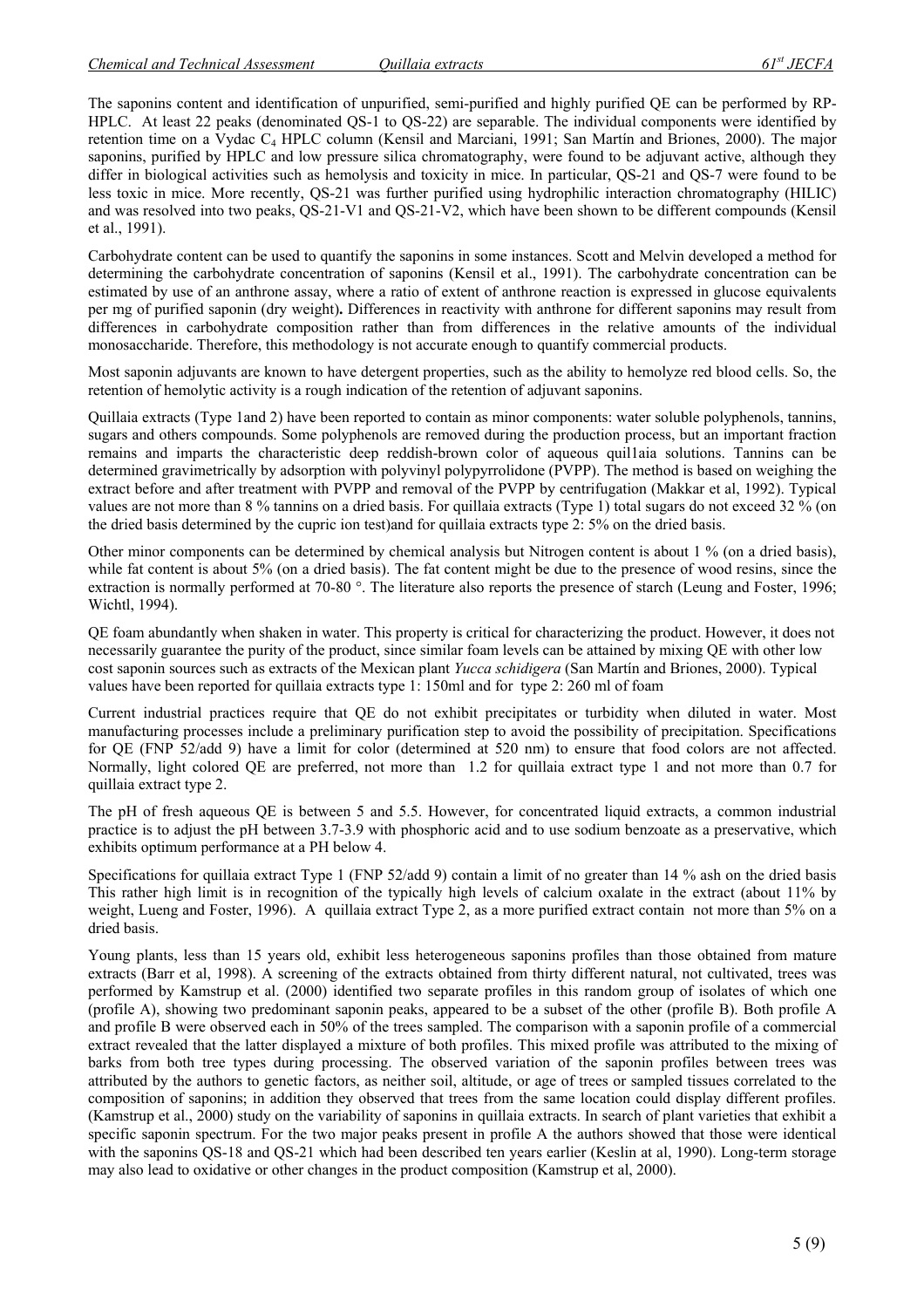Information on QE for the  $61<sup>st</sup>$  JECFA were submitted by manufacturers from different countries and cover more than 60% of the world production.

Table 4 summarizes information on various commercial preparations which compare the composition declared by the producer to the sum of the four principal saponins (QS-7, QS-17, QS-18 and QS-21) determined by HPLC. (San Martin and Briones, 2000).

| Commercial name   | Composition declared by producer                                          | Saponin concentration<br>determined by RP-HPLC |
|-------------------|---------------------------------------------------------------------------|------------------------------------------------|
| QL-1000           | 550g solids I <sup>-1</sup> , non-refined QE                              | $106g1^{-1}$                                   |
| BF 3399           | 550g solids I <sup>-1</sup> , non-refined QE                              | $41.3g$ $1^{-1}$                               |
| BE 0799           | 440g1 <sup>-1</sup> non-refined QE, 110g1 <sup>-1</sup> non-refined YE    | $71.5g1^{-1}$                                  |
| QY-150            | 440g1 <sup>-1</sup> non-refined QE, 110g1 <sup>-1</sup> non-refined YE    | $82g1^{-1}$                                    |
| QL-Ultra          | 200g1 <sup>-1</sup> partially purified QE                                 | $160 \text{ g}$ $1^{-1}$                       |
| Quillajanin C-100 | 250g1-1 partially purified QE, 100g1-1 maltitol                           | $215g1^{-1}$                                   |
| QP-1000           | Non-refined QE                                                            | 200 g kg <sup>-1</sup>                         |
| QP UF 300         | 300gkg <sup>-1</sup> partially purified QE, 700g kg <sup>-1</sup> lactose | 230g kg <sup>-1</sup>                          |
| Saponin 5012      | Bleached non-refined QE and lactose                                       | 200 g kg <sup>-1</sup>                         |
| Quillajanin QP-20 | 50gkg <sup>-1</sup> purified QE, 950g kg <sup>-1</sup> maltodextrin       | $50g kg-1$                                     |
| DAB <sub>9</sub>  | Purified QE                                                               | 320g kg <sup>-1</sup>                          |

### **Table 4. Commercial quillaia extracts analyzed by RP-HPLC**

#### **YE:** *Yucca* **extract**

Assays of QE are typically based on the sum of the contents of the four major saponins: QS-7, QS-17, QS-18 and QS-21. Reference values are expressed as follows: Saponin content of quillaia extract (Type 1) not less than 20 % and not more than 26 % on the dried basis, and semi-purified, quillaia extract (Type 2) not less than 75 % and not more than 90 % on the dried basis.

#### **5. Functional use**

Quillaia saponins have a wide range of industrial applications. The interest in these compounds has increased significantly in recent years because of their properties as foaming agents in beverages and emulsifiers in foods, as well as their applications in cholesterol-reduction and flavor enhancement (Murakami, 1988, 1996; Chino and Wako, 1992; Waller and Yamasaki 1996 a, b; San Martin and Briones, 1999).

 The term "food grade" saponin is widely used by manufacturers and it is defined as any grade or preparation of saponin which is approved for use in food and beverages under the United States Food and Drug Administration (FDA) regulation 21 CFR 172.510. QE are FEMA GRAS with FEMA number 2973. In the European Union QE are approved for addition to water-based non-alcoholic drinks, cider, excluding "cidre bouché" and may be labeled as E999. In Japan QE are allowed for human consumption (as emulsifier and foaming agent) and for use in cosmetics. The C.A.S. number is 68990-67-0

The General Standard on Food Additives (GSFA) of the Codex Alimentarius Commission lists QE as suitable for use as a foaming agent in 'Water-based flavoured drinks', including 'sport' or 'electrolyte' drinks and particulated drinks (GSFA category 14.1.4, 500 mg/kg maximum use level, at Step 6 in the Codex process).

In soft drinks, unpurified QE are commonly used at concentrations up to 200 mg/kg (Mukai et al, 1993, Nayyar et al. 1998). In addition to minor uses in some soft drinks where slight foaming is desirable, e.g. root beers, QE are most commonly used in making dispensable frozen carbonated beverages (FCBs) or uncarbonated juice products (e.g., frozen lemonades). The used levels of QE in syrups intended for dispensable frozen beverages (FCBs) or frozen lemonades is higher than in other beverages, therefore the maximum required level to achieve the technological effect in these products may be up to 500 mg/kg on dry solid basis (International Soft Drinks Council, personal communication, 2003).

Quillaia saponins can be used in cider, cream soda, cocktail mixes, baked goods, candies, frozen dairy products, gelatine and puddings. They can also be used for the production of low-cholesterol dairy food products (Richardson and Jimenez-Flores 1991; Sundfeld, et al. 1994) and microemulsions (Kudo and Nishi, 1992). Some industrial applications include the production of mayonnaise (Maeda et al. 1989), enhancement of oil-soluble flavors for candies (Toya et al., 1994), dissolving of propolis (Kawai et al., 1994) and red coloring material (Oono and Higashimura, 1995), for soy sauce (Murakami and Watanabe, 1988a) and whipping cream (Murakami and Watanabe, 1988b). Other functional uses are mentioned in the References as antioxidants (Hisayuki and Takashi 1987; Kooryama and Chiba 1996) and leavening agents (Watanabe et al. 1989).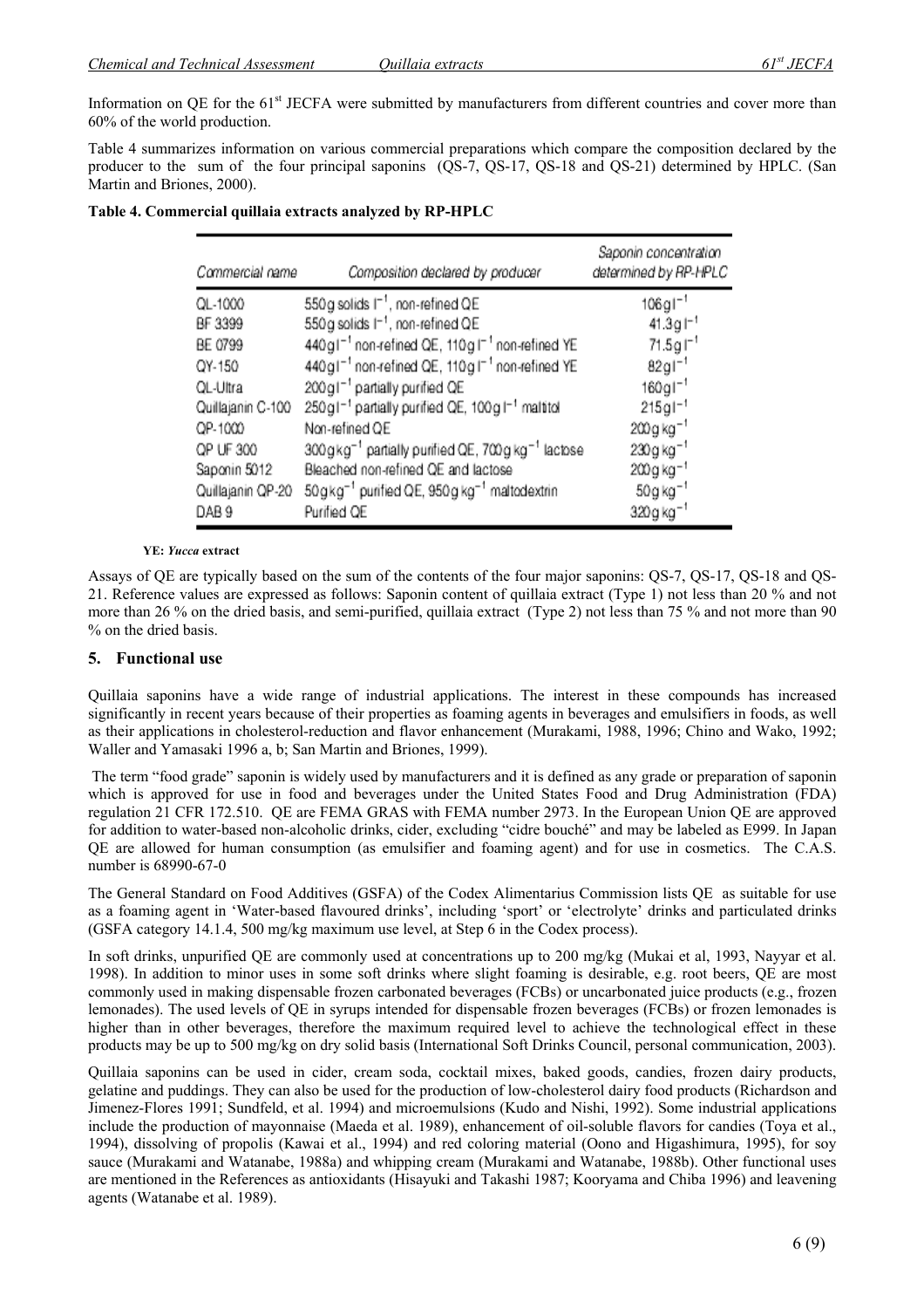## **6. Reactions and fate in foods**

**M**itra and Dungan (1997, 2000) report some physicochemical properties of QE. The interaction of Quillaia saponins and cholesterol in foods result in the formation of monolayer and micelles, whose critical micelle concentration (CMC) depends on the salt concentration and temperature (Mitra and Dunga, 2000). Based on the ability of saponin micelles to form insoluble aggregates with cholesterol, Quillaja saponins can be used for the production of low-cholesterol dairy food products (Richardson and Jimenez-Flores 1991; Sundfeld et al, 1994).

## **7. References**

**Barr , I.G., Sjolander, A. &. Cox, J. C.** 1998. ISCOMs and other saponin based adjuvants. *Adv. Drug Deliver. Rev.*, 32: 247–271.

**Bomford, R., Stapleton, M., Winsor, S., Beesley, J.E., Jessup, E.A., Price, K.R. & Fenwick, G.R.** 1992. Adjuvanticity and iscom formation by structurally diverse saponins. *Vaccine,* 10: 572–577.

**Brennan, F. & Hamilton, W.** 2001. Food Grade Saponins as Oral Adjuvants. PCT International Application Number: PCT/GB00/03492. *International Publication number: WO 01/17555 A2.*

**Chino, Y., & Wako, M**. 1992. Manufacture of transparent emulsions for foods and beverages. *JP* 04 51,853.

**Cleland, J.L., Kensil, C.R., Lim, A., Jacobsen, N.E., Basa, L., Spellum, M. Wheeler, D.A., Wu, J.-Y. &. Powell, M.F.** 1996. Isomerization and formulation stability of the vaccine adjuvant QS-21. *J. Pharm. Sci.,* 85: 22–28.

**Dalsgaard, K., Henry, M., San Martin Gamboa, R.M., Grande, H.J. & Kamstrup, S.** 1995. Compounds with adjuvant activity. *Patent application WO* 95/09179.

**Dalsgard, K. & Henry, M.** 1998. Cultured Cells of *Quillaja sp.*U.S. *Patent 5,716,848* 

**Guo, S., Kenne, L., Lundgren, L.N., Ronnberg, B. & Sundquist, B**. 1998. Triterpenoid saponins from *Quillaja saponaria*. *Phytochem.* 48:175-180.

**Higuchi, R., Tokimitsu, Y., Fujioka, T., Komori, T., Kawasaki, T. & Oakenful, D.G.** 1987. Structure of desacylsaponins obtained from the bark of *Quillaja saponaria*. *Phytochem.,* 26: 229–235.

**Higuchi, R., Tokimitsu, Y. & Komori T.** 1988. An acylated triterpenoid saponin from *Quillaja saponaria*. *Phytochem.,* 27: 1165–1168.

**Hisayuki, K., & Takashi, I.** 1987. Antioxidant. *JP* 62243681 A.

**Hostettmann, K. &. Martson A.** 1995. *Saponins*, Cambridge University Press, UK.

**Jacobsen, N.E., Fairbrother, W.J., Kensil, C.R., Lim, A., Wheeler, D.A. & Powell, M.F.** 1996. Structure of the saponin adjuvant QS-21 and its base-catalysed isomerization product by  ${}^{1}H$  and natural abundance  ${}^{13}C$  NMR spectroscopy. *Carbohydr. Res.,* 280: 1–14.

**Kamstrup S., San Martin R., Doberti A., Grande H. & Dalsgaard K.** 2000. Preparation and characterisation of quillaja saponin with less heterogeneity than Quil-A. *Vaccine* ,18: 2244-2249.

**Kawai, M., Hirashita, N. & Kanae, J.** 1994. Manufacture of propolis compositions for health foods. *JP* 94 197734.

**Kensil, C. & Marciani, D.** 1991. Saponin adjuvant. *U.S. patent 5,057,540.* 

**Kensil, C.A., Marciani, D.J., Beltz, G.A & Hung, C.H.** 1988. Saponin adjuvant. *Patent application WO* 88/09336.

**Kensil, C., Patel, U., Lennick, M. & Marciani, D**. 1991. Separation and characterization of saponins with adjuvant activity from *Quillaja saponaria* Molina cortex. *J. Immunol.* 146: 431–437.

**Kensil, C.A., Soltysik, S., Patel, U. & Marciani, D.J.** 1992. Structure / function relationship in adjuvants from *Quillaja saponaria* Molina. *In* F.Brown, R.M. Channock, H.S. Ginsberg & R.A. Lerner. eds. Cold Spring Harbor Press, pp. 35–40. Cold Spring Harbor, New York.

**Kensil, C., Soltysik, S. & Marciani, D.** 1993a. Enhancing drug delivery with modified saponins. *U.S. patent* 5273965.

**Kensil, C.A., Soltysik, S. & Marciani, D.J**. 1993b. Saponin-antigen conjugates and the use thereof. *Patent application.* WO 93/05789.

**Kensil, C., Soltysik, S. & Marciani,D**.1996. Saponins as vaccine adjuvants. *Crit. Rev. Ther. Drug* , 13: 1-55.

**Kensil,** C., **Wu, J-Y. & Soltysik, S.** 1995. Structural and immunological characterization of the vaccine adjuvant QS-21. *In* M. F. Powell & Newman M. J., eds., *Vaccine Design*: the subunit adjuvant approach. pp. 525–541. Plenum Press, New York.

**Kooryama, T., & Chiba, I.** 1996. Oxidation-stable emulsions of oil and fats with transparent appearance and food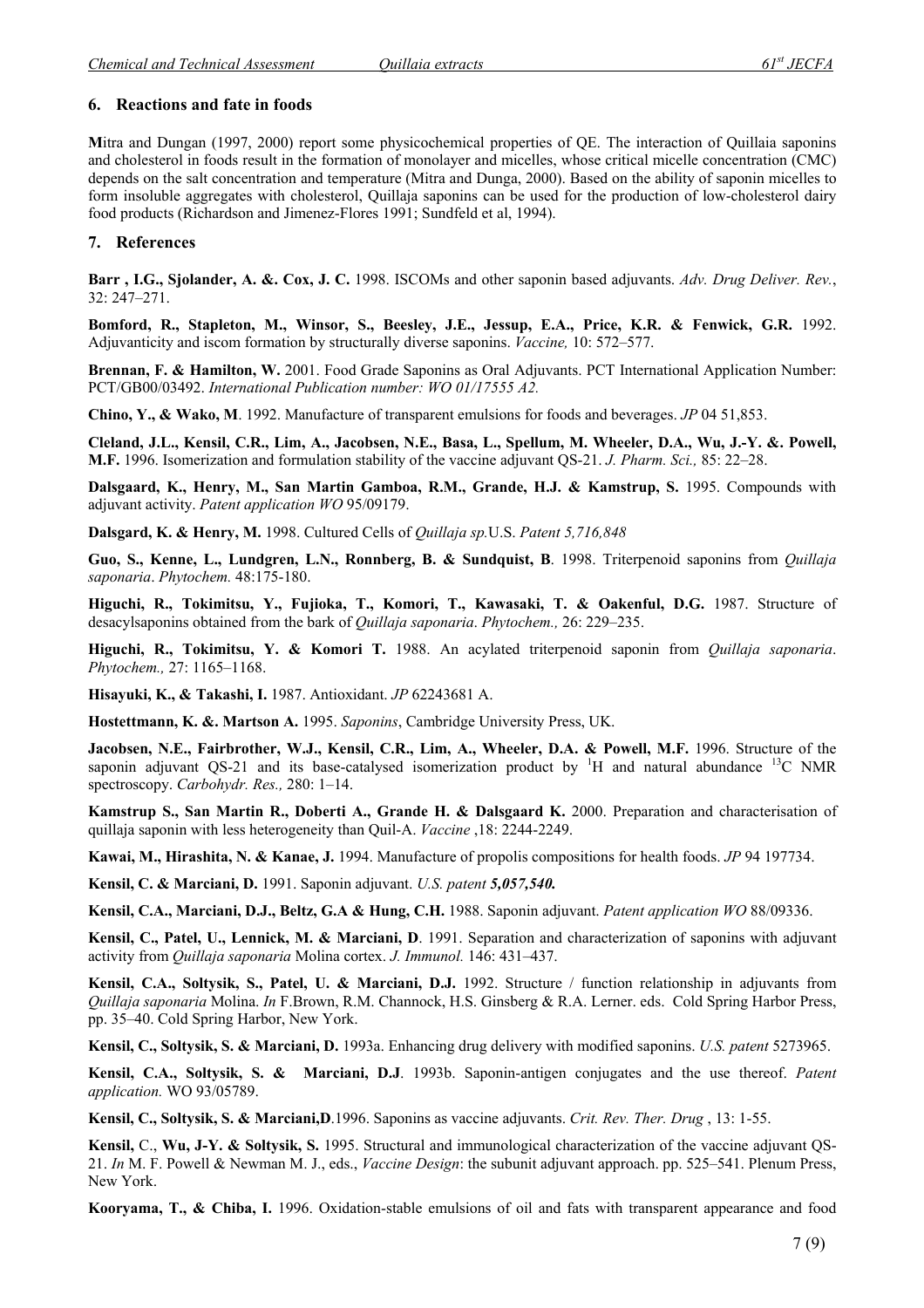containing them. *JP* 9651928 A2.

**Kudo, S, & Nishi, E.** 1992. Surfactant and method for producing the same. *U.S. patent* 5,152,928.

Leung, A. & Foster, S. 1996. Encyclopedia of Common Natural Ingredients used in food, drugs and cosmetics. 2<sup>nd</sup> Edition. Jhon Whiley & Sons (USA), pp.432-433.

**Maeda, K., Tanada, T. & Akita, S.** 1989. Manufacture of improved mayonnaise. *JP* 01,108,956.

**Makkar, H.P.S., Blümmel, M., Borowy, N.K. & Becker, K.** 1992. Gravimetric Determination of tannins and their correlations with chemical and protein precipitation methods. *J. Sci. Food Agric, 61: 161-165.* 

**Mitra, S., & Dungan, S. R.** 1997. Micellar properties of quillaja saponin. 1. Effects of temperature, salt and pH on solution properties. *J. Agr. Food Chem.* 45: 1587-1595.

**Mitra, S., &. Dungan, S. R.** 2000. Micellar properties of quillaja saponin. 2. Effect of solubilized cholesterol on solution properties. Colloids and Surfaces B: *Biointerfaces*, 17: 117-133.

**Mukai, S., Matusuda, T. & Kanazawa, Y.** 1993. Manufacture of foaming beverages with saponins, saccharides and carbon dioxide. *JP* 05 38,275.

**Murakami, F. & Watanabe, T.** 1988a. Production of emulsified fat and oil-containing soy sauce. *JP* 63 233761

**Murakami, F. & Watanabe, T.** 1988b. Manufacture of stabilized cream using quillaja saponin. *JP* 63,109,735.

**Murakami, F.** 1988. Emulsifying properties of quillaja saponins. Gekkan Fudo Kemikaru 4:47-53.

**Murakami, F** 1996. Properties and applications of food emulsifiers. Saponins. Bessatsu Fudo Kemikaru 8: 52-56.

**Nayyar, D., Schulok, W., Saleeb, F. & Modesta, E.** 1998. Dry mix for producing a slush beverage. *U.S. patent* 5,853,785.

**Ogawa, S., & Murakami. F.** 1987. Saponin purification. *JP* 62, 10,628.

**Ogawa, S., & Yokota, T.** 1985. Surfactants. *JP* 60,190,224.

**Oono, T., & Higashimura, Y.** 1995. Method for manufacturing of red coloring material. *JP* 9590188 A2.

**Pillion, D.J., Amsden, J.A., Kensil, C.R. & Recchia, J.** 1996. Structure- function relationship among *Quillaja*  saponins serving as excipients for nasal and occular delivery of insulin, *J. Pharm.Sci*., 85: 518–524.

**Richardson, T., & Jimenez-Flores, R.** 1991. Saponin extraction of cholesterol from diary products. PCT *International Application* WO 91 05,836.

**Rönnberg, B., Fekadu & Morein, M. B. 1995.** Adjuvant activity of non-toxic *Quillaja saponaria* Molina components for use in ISCOM-Matrix. *Vaccine*, 13: 1375–1382.

**San Martín, R. & Briones, R.** 1999. Industrial Uses and Sustainable Supply Quillaja saponaria (Rosaceae) saponins. *Econ. Bot.*, 53:302-311

**San Martín, R. & Briones, R.** 2000. Quality control of commercial quillaja (Quillaja saponaria Molina) extracts by reverse phase HPLC. *J. Sci. Food Agric.*, 80: 2063-2068.

**So, H.S., Yoon, H.S., Choi, D.Y. Kwon, Y.S., Sung, J.H., Lee, T.G., Park, E.S. Cho, H.S, Lee, B.M.. Cho, J.M. & Ryu W.S.** 1997. Effect of a novel saponin adjuvant derived from *Quillaja saponaria* on the immune response to recombinant Hepatitis B surface antigen. *Mol. Cells,* 7: 178–186.

**Soltysik, S., Bedore, D.A. & Kensil, C.R.** 1993. Adjuvant activity of QS-21 isomers. *Ann. New York Acad. Sci,* 690: 392–395.

**Soltysik, S., Wu, J.Y., Recchia, J.,. Wheeler, D.A., Newman, M.J., Coughlin, R.T. & Kensil, C.R.** 1995. Structure / function studies of QS-21 adjuvant: assessment of triterpene aldehyde and glucuronic acid roles in adjuvant function. *Vaccine,* 13: 1403–1410.

**Sundfeld, E., Krochta, J.& Richardson, T.** 1994. Aqueous process to remove cholesterol from food products. PCT *International Application* WO 94 12,044.

**Toya, C., M. Fujita, & A. Toshio.** 1994. Enhancement of oil-soluble flavors in candies. *JP* 06 22,697.

**van Setten, D. C., & van der Werken, G..** 1996. Molecular structures of saponins of *Quillaja saponaria* Molina. *In*  Waller, G. & Yamasaki, K. eds. Saponins used in traditional and modern medicine. Advances in experimental biology. Vol. 404. *Proceedings of the American Chemical Symposium on Saponins Chemistry and Biological Activity*, August 22-25, Chicago, IL. Plenum Press, New York.

**Wall, M.E & Rothman, E.S.** 1957. Process for extracting saponins from plant tissue. *U.S. patent* 2,791,581